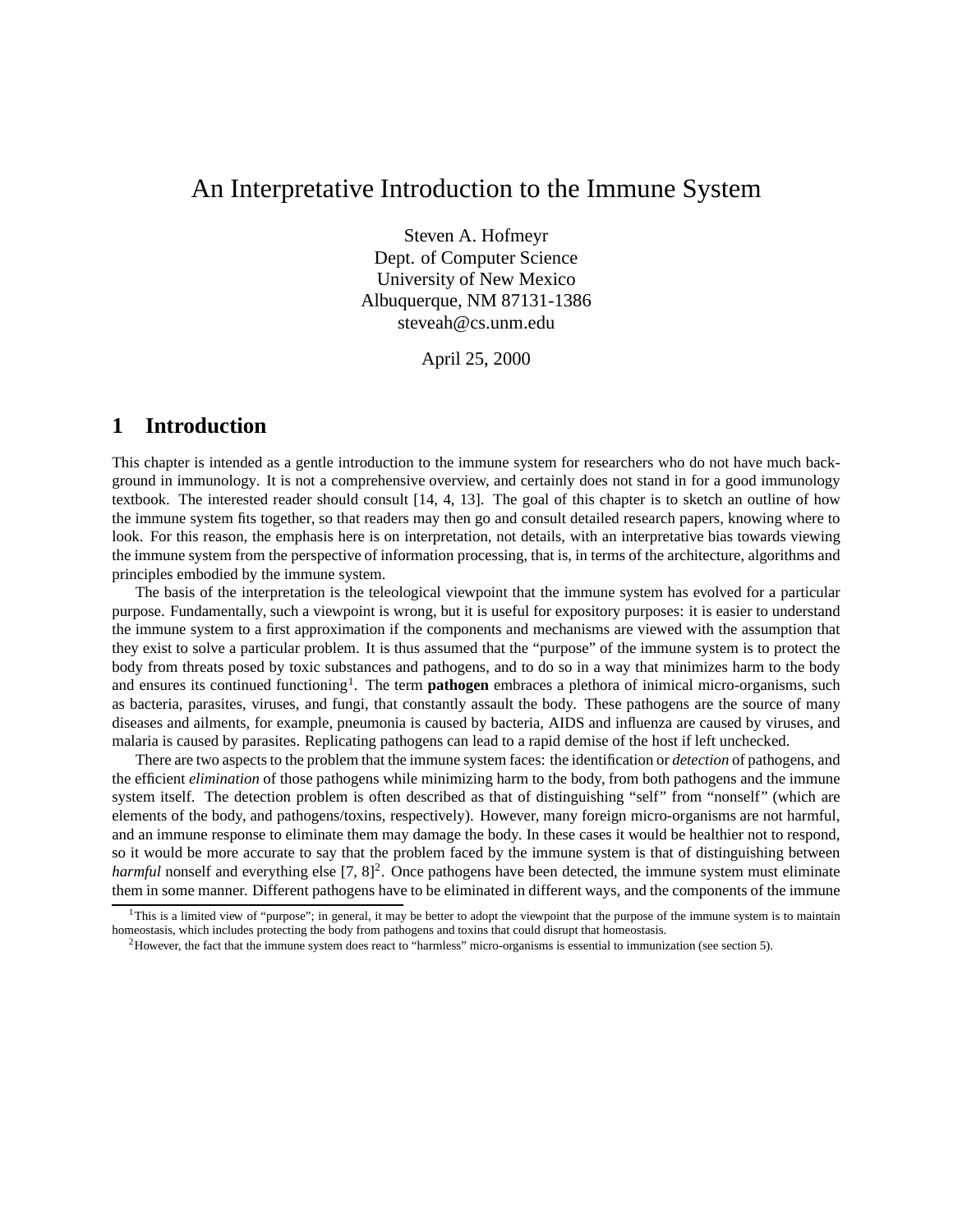system that accomplish this are called *effectors*. The elimination problem facing the immune system is that of choosing the right effectors for the particular kind of pathogen to be eliminated.

This chapter is structured as a narrative, introducing details as they become relevant to the story, to avoid overwhelming the reader with terms and technicalities. Whenever new terms are introduced, they appear in boldface, and explained soon afterwards. In addition a glossary of these terms appears in the appendix. The next section (2 gives a high-level description of the main components of the immune system architecture, and in the sections that follow these components are described in more detail. The problem of the detection of specific pathogens is discussed in section 3. Section 4 explains how the immune system produces sufficient cellular diversity to provide protection against a wide variety of pathogens. Section 5 describes how the immune system adapts to specific kinds of pathogens, and section 6 discusses how the immune system "remembers" pathogenic structures to facilitate rapid secondary responses. Section 7 describes how the immune system remains tolerant of the body, i.e. why the immune system does not attack the body. In section 8, the problem of detecting and eliminating pathogens hidden within cells is discussed. Some consequences of this are described in section 9, and in section 10, the problem of effector selection to eliminate pathogens is discussed.

### **2 The Architecture of the Immune System**

The architecture of the immune system is multi-layered, with defenses on several levels(see figure 1). Most elementary is the skin, which is the first barrier to infection. Another barrier is physiological, where conditions such as pH and temperature provide inappropriate living conditions for foreign organisms. Once pathogens have entered the body, they are dealt with by the **innate** immune system and by the acquired or **adaptive** immune system. Both systems consist of a multitude of cells and molecules that interact in a complex manner to detect and eliminate pathogens. Both detection and elimination depend upon chemical bonding: surfaces of immune system cells are covered with various receptors, some of which chemically bind to pathogens, and some of which bind to other immune system cells or molecules to enable the complex system of signalling that mediates the immune response.

#### **2.1 The Innate Immune System**

The term "innate" refers to that part of the immune system with which we are born; that is, it does not change or adapt to specific pathogens (unlike the adaptive immune system). The innate immune system provides a rapid first line of defense, to keep early infection in check, giving the adaptive immune system time to build up a more specific response. Innate immunity consists primarily of a chemical response system called **complement**, and the **endocytic** and **phagocytic** systems, which involve roaming "scavenger" cells, such as **macrophages**, that detect and engulf extracellular molecules and materials, clearing the system of both debris and pathogens<sup>3</sup>.

#### **2.1.1 The Complement System**

The complement system provides the earliest innate response. When complement molecules that exist in the plasma bind to certain kinds of bacteria, they help eliminate the bacteria through **lysis** or **opsonization**. Lysis is the process whereby complement ruptures the bacterial membrane, which results in destruction of the bacterium. Opsonization refers to the coating of bacteria with complement (or antibodies; see section 5), enabling the bacteria to be detected by macrophages. Self cells have regulatory proteins on their surfaces that prevent complement from binding to them,

<sup>&</sup>lt;sup>3</sup>As an aid to remembering these terms, it is useful to recall their Greek origins: endo means "inside", phago means "eat", cyto means "cell". So, for example, endocytic means "inside-cells".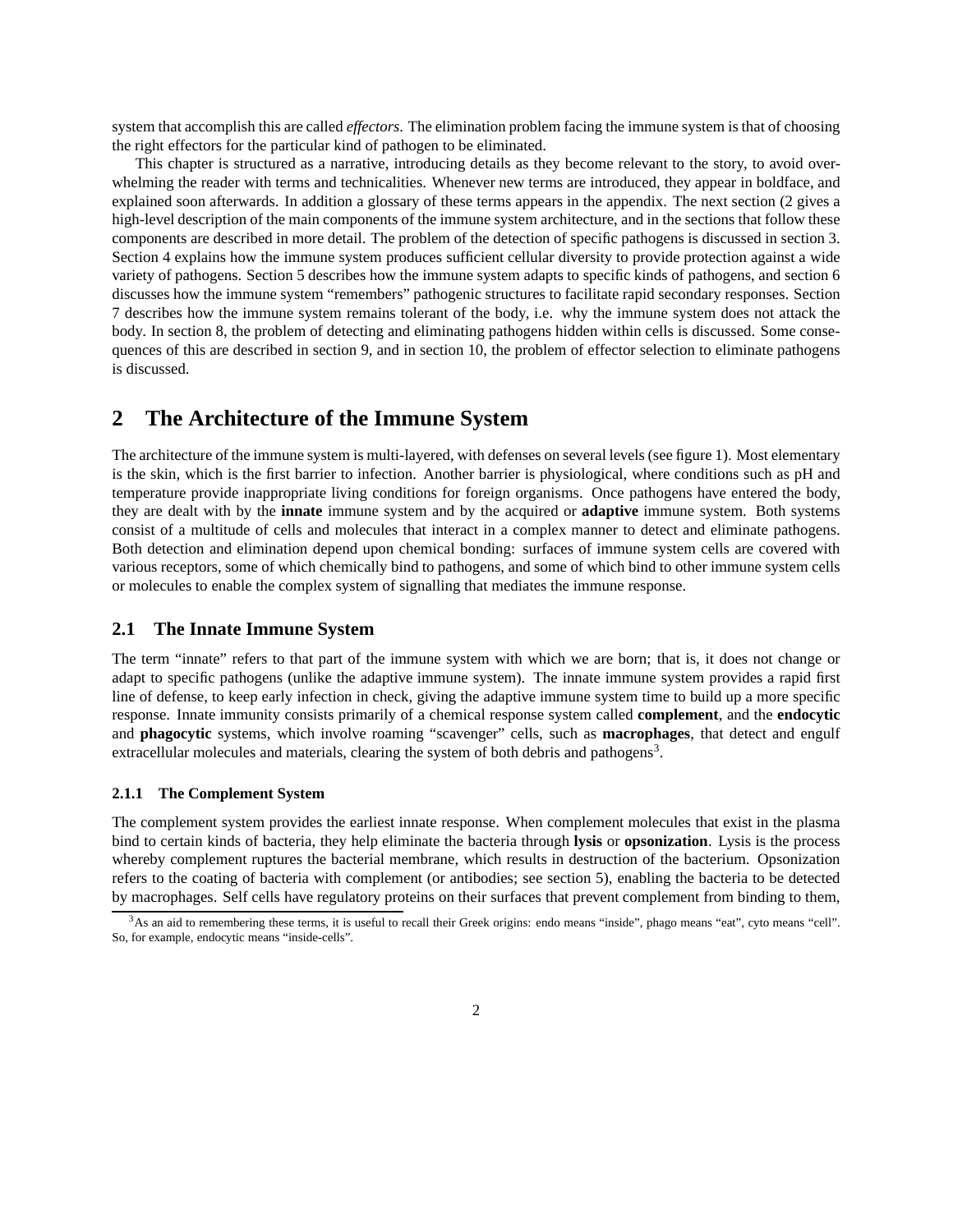

Figure 1: Immune system defenses are multilayered. The blobs on the left represent pathogens that could infect the body. The first layer of protection is the skin, which blocks most pathogens. Elimination is indicated by a cross through a faded representation of the pathogen. The second layer of defense is physiological, where conditions such as temperature make the bodily environment more hostile for pathogens. The third layer is the innate immune system, consisting of roaming scavenger cells such as phagocytes which engulf pathogens and debris. The final layer is the adaptive immune system, which consists of cells called lymphocytes that adapt to the structure of pathogens to eliminate them efficiently.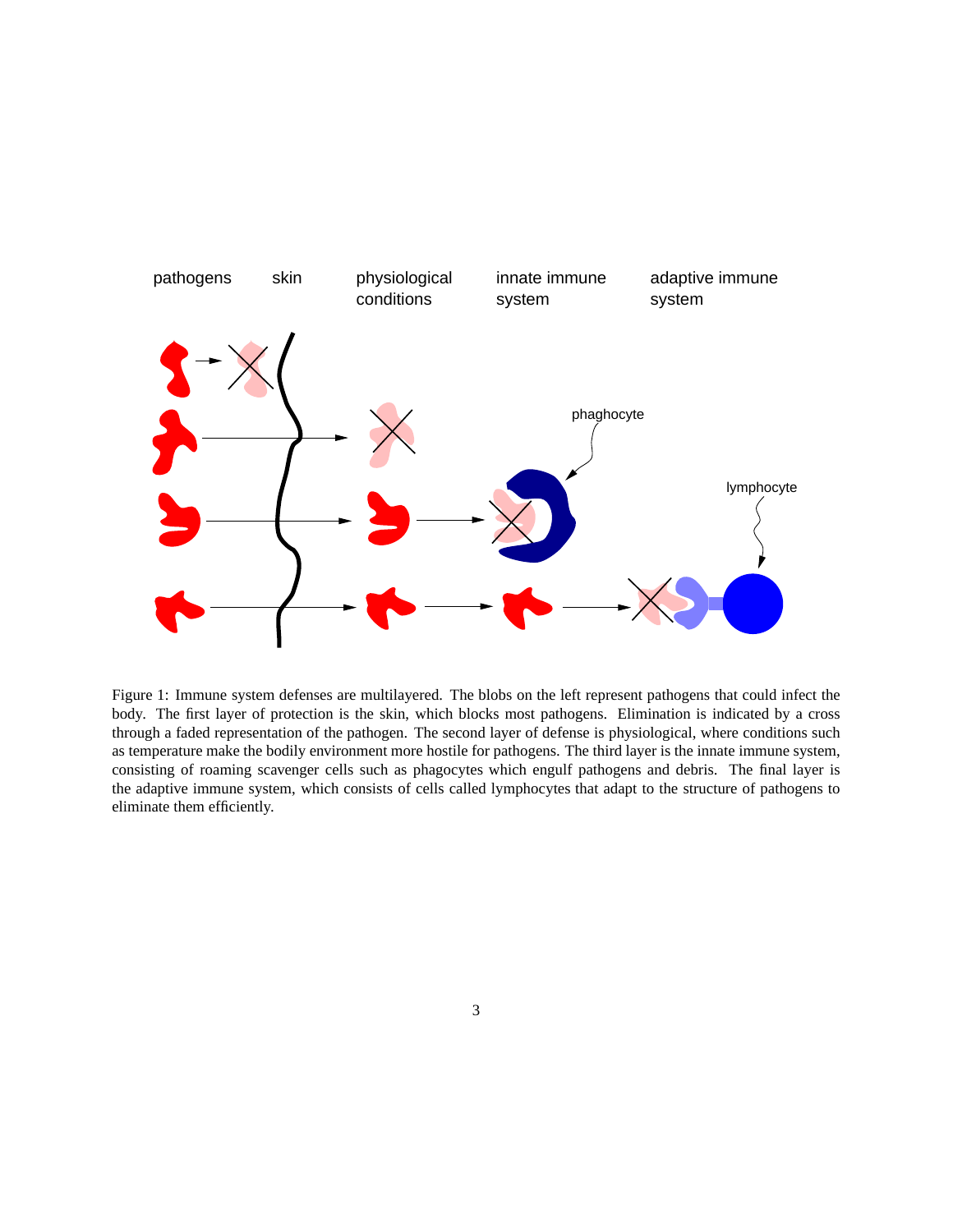and so are protected against the effects of complement. The activation of complement and macrophages in the early stages of infection typically happens in the first few hours.

#### **2.1.2 Macrophages**

Macrophages are "scavenger" cells found in tissues throughout the body. They play a crucial role in all stages of immune response. In the early stages they have several different functions. For example, they have receptors for certain kinds of bacteria, and for complement, thus they engulf those bacteria and bacteria opsonized by complement. Additionally, macrophages that are activated by binding secrete molecules called **cytokines**. The release of cytokines activates the next phase of host defense, termed the early induced response.

#### **2.1.3 Cytokines and Natural Killer Cells**

Cytokines are moleculesthat function as a variety of importantsignals. Cytokines are not only produced by macrophages and other immune system cells, but also by cells which are not a part of the immune system, for example, cells that secrete cytokines when damaged. A major effect of the cytokines is to induce an **inflammatory response**, which is characterized by an increase in local blood flow and permeability between blood and tissues. These changes allow large numbers of circulating immune system cells to be recruited to the site of infection. Another effect of cytokines is inducing the increase in body temperature associated with fever. Fever is thought to be beneficial because the activity of pathogens is reduced with an increase in temperature, whereas elevated temperatures increase the intensity of the adaptive immune response. Yet another effect of cytokines is to reinforce the immune response by triggering the liver to produce substances known as **acute phase proteins** (ATP), which bind to bacteria, thus activating macrophages or complement.

Certain cells produce proteins, called **interferons**, when infected by viruses. Interferons are so-called because they inhibit viral replication, but they also have many other functions. For example, they also activate **natural killer** (NK) cells to kill virus-infected host cells. NK-cells bind to carbohydrates on normal host cells, but are normally not activated because healthy cells express molecules that act as inhibitory signals. Some virally-infected cells cannot express these inhibitory signals and are killed by activated NK-cells. Activated NK-cells release chemicals that trigger **apoptosis** in the infected cell. Apoptosis is programmed cell-death, a normal cellular response that is essential in many bodily functions other than immunity.

#### **2.2 The Adaptive Immune System**

The adaptive immune system is so-called because it adapts or "learns" to recognize *specific* kinds of pathogens, and retains a "memory" of them for speeding up future responses. The learning occurs during a **primary response** to a kind of pathogen not encountered before by the immune system. The primary response is slow, often first only becoming apparent several days after the initial infection, and taking up to three weeks to clear an infection. After the primary response clears an infection, the immune system retains a memory of the kind of pathogen that caused the infection. Should the body be infected again by the same kind of pathogen, the immune system does not have to re-learn to recognize the pathogens, because it "remembers" their specific appearance, and will mount a much more rapid and efficient **secondary response**. The secondary response is often quick enough so that there are no clinical indications of a re-infection. Immune memory can confer protection up to the life-time of the organism (measles is a good example).

The adaptive immune system primarily consists of certain types of white blood cells, called **lymphocytes**, which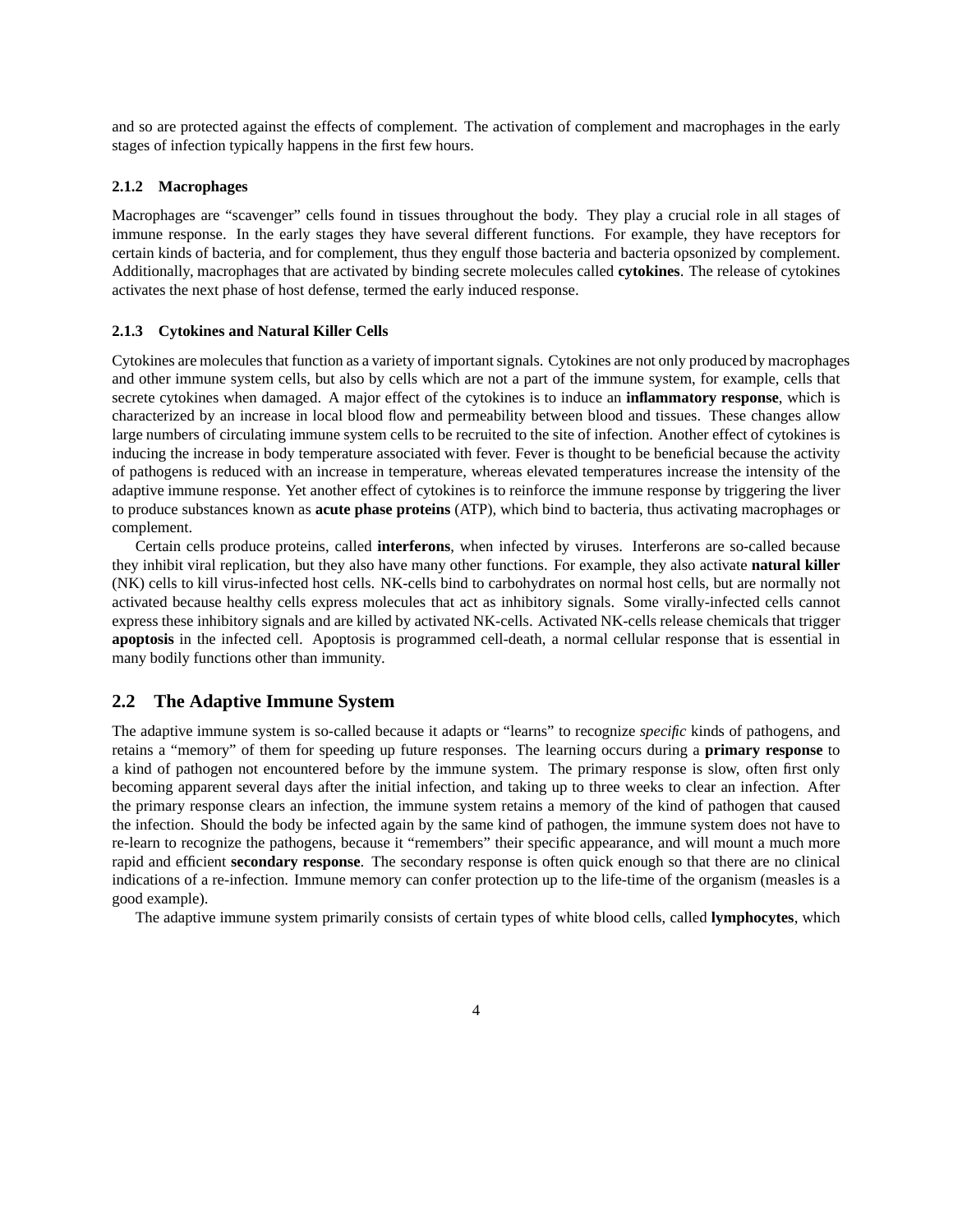circulate around the body via the blood and lymph systems<sup>4</sup>. Lymphocytes co-operate in the detection of pathogens, and assist in pathogen elimination. However, we can abstractly view lymphocytes as mobile, independent *detectors*. There are trillions of these lymphocytes, forming a system of distributed detection, where there is no centralized control, and little, if any, hierarchical control. Detection and elimination of pathogens is a consequence of trillions of cells - detectors - interacting through simple, localized rules.

The remainder of this chapter concentrates on the adaptive immune system because it appears to have the most complex and interesting architecture. Where necessary, the interaction between the innate and the adaptive immune systems is mentioned, because they are closely linked in the detection and elimination of pathogens.

### **3 Specific Recognition in the Immune System**

A detection or recognition event occurs in the immune system when chemical bonds are established between **receptors** on the surface of an immune cell and **epitopes**, which are locations on the surface of a pathogen or protein fragment (a **peptide**). Both receptors and epitopes have complicated three-dimensional structures that are electrically charged. The more complementary the structure and charge of the receptor and the epitope, the more likely it is that binding will occur. See figure 2.

The strength of the bond between a receptor and an epitope is termed the **affinity**. Receptors are deemed *specific* because they bind tightly only to a few similar epitope structures or patterns. This specificity extends to the lymphocytes themselves: receptor structures may differ between lymphocytes, but on a single lymphocyte, all receptors are identical, making a lymphocyte specific to a particular set of similar epitope structures (this feature is termed **monospecificity**). Pathogens have many different epitopes, reflecting their molecular structures, so many different lymphocytes may be specific to a single kind of pathogen.

A lymphocyte has on the order of  $10<sup>5</sup>$  receptors on its surface, all of which can bind epitopes. Having multiple identical receptors has several beneficial effects. Firstly, it allows the lymphocyte to "estimate" the affinities of its receptors for a given kind of epitope, through frequency-based sampling: as the affinities increase, so the number of receptors binding will increase. The number of receptors that bind can be viewed as an estimate of the affinity between a single receptor and an epitope structure<sup>5</sup>. Secondly, having multiple receptors allows the lymphocyte to estimate the number of epitopes (and thus infer the number of pathogens) in its immediate neighbourhood: the more receptors bound, the more pathogens in the neighbourhood. Finally, mono-specificity is essential to the immune response, because if lymphocytes were not mono-specific, reaction to one kind of pathogen would induce response to other, unrelated epitopes.

The behaviour of lymphocytes is strongly influenced by affinities: a lymphocyte will only be *activated* (this can be termed a "detection event") when the number of receptors bound exceeds some threshold<sup>6</sup>. Thus, a lymphocyte will only be activated by pathogens if its receptors have sufficiently high affinities for particular epitope structures on the pathogens, and if the pathogens exist in sufficient numbers in the locality of the lymphocyte. Such activation thresholds allow lymphocytes to function as *generalized* detectors: a single lymphocyte detects (is activated by) structurally similar kinds of epitopes. If we consider the space of all epitope structures as a set of patterns, then a lymphocyte detects or "covers" a small subset of these patterns. Hence, there does not have to be a different lymphocyte for every epitope pattern to cover the space of all possible epitope patterns. There is evidence to suggest that certain kinds

<sup>4</sup>Lymphocytes are so-called because they exist in the lymph; an alternative term is **leukocyte**, where leuko means "white", a reference to the fact that leukocytes are "white blood-cells".

 $5$ Of course, this is an idealization, because the receptors may bind different epitope structures, so what is being "estimated" is a rather arbitrary mean of the affinities between the receptors and different epitope structures. However, as the affinities increase, the estimation becomes more accurate because the epitope structures must be increasingly similar.

<sup>6</sup>Lymphocytes require additional signals to be activated. This is termed costimulation, and is discussed in section 7.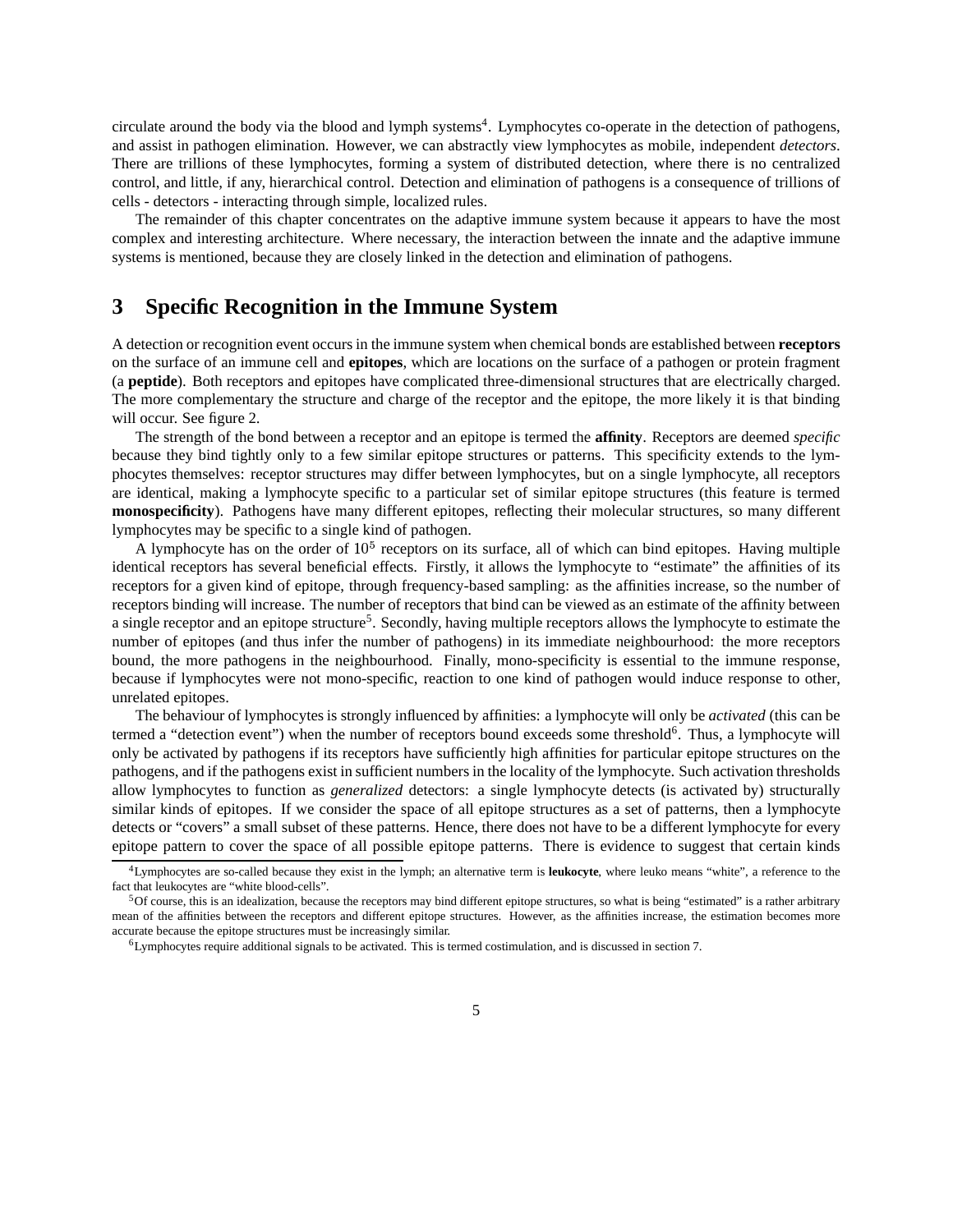

Figure 2: Detection is a consequence of binding between complementary chemical structures. The surface of a lymphocyte is covered with receptors. The pathogens on the left have epitope structures that are complementary to the receptor structures and so the receptors have higher affinities for those epitopes than for the epitopes of the pathogens on the right, which are not complementary.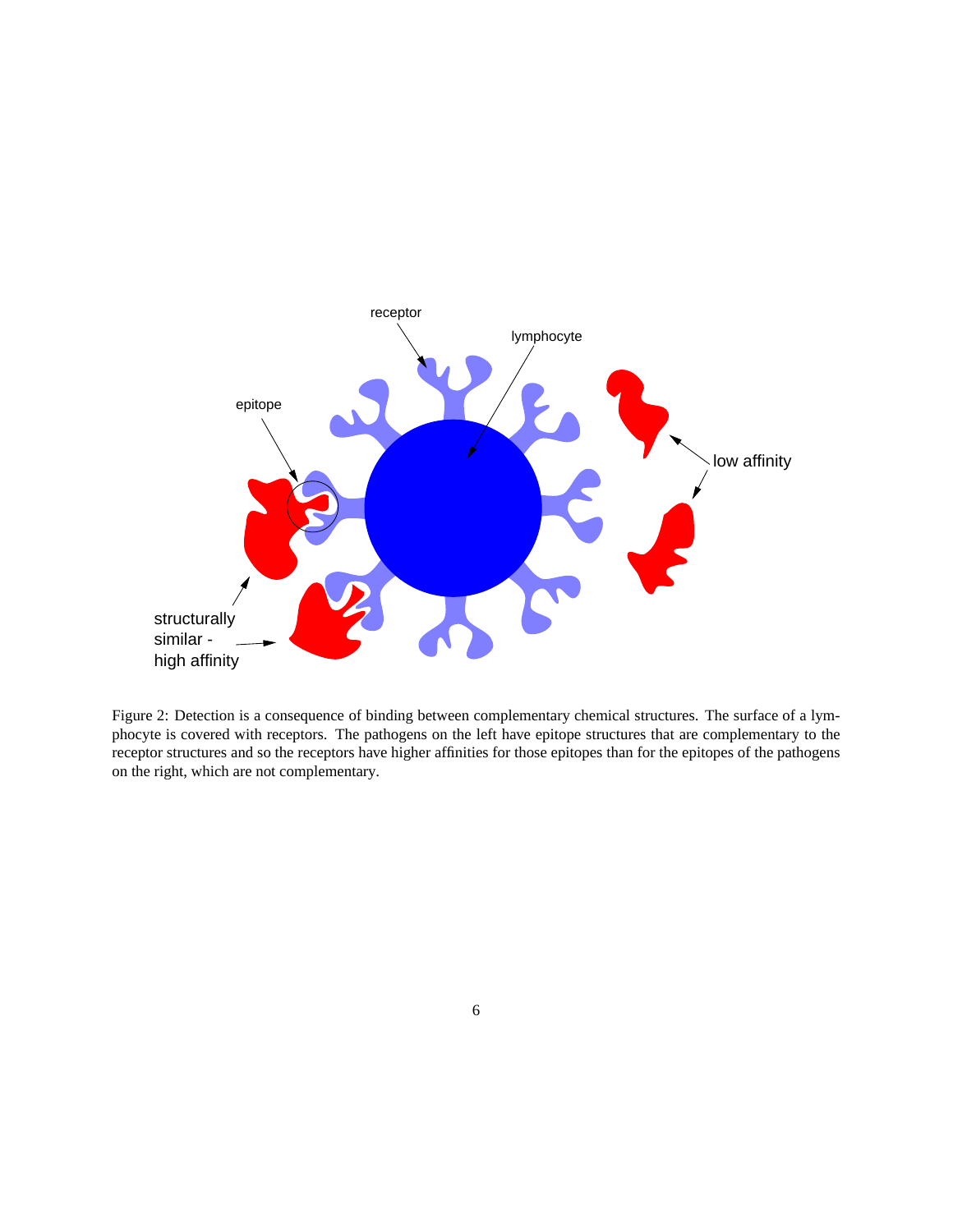of lymphocytes (memory cells) have lower activation thresholds than other lymphocytes, and so need to bind fewer receptors to become activated (more of this in section 6).

# **4 Generating Receptor Diversity**

Because detection is carried out by binding with nonself<sup>7</sup>, the immune system must have a sufficiently diverse reper**toire** of lymphocyte receptors to ensure that at least some lymphocytes bind to any given pathogen. Generating a sufficiently diverse repertoire is a problem, because the human body does not manufacture as many varieties of proteins as there are possible pathogen varieties of epitopes. [3] has estimated that the immune system has available about  $10<sup>6</sup>$  different proteins, and that there are potentially  $10<sup>16</sup>$  different foreign proteins or patterns to be recognized. One of the main mechanisms for producing the required diversity is a pseudo-random process, in which recombination of DNA results in different lymphocyte genes, and hence different receptors $8$ .



Figure 3: Generating receptor diversity. "Random" recombination of gene segments generates a combinatorial number of receptor varieties.

[19] has estimated that there are at most  $10^8$  different varieties of receptors. If we assume that there are  $10^{16}$ different epitope varieties, then there will be insufficient repertoire diversity to bind every single possible pathogen. This problem is exacerbated because replicating pathogens are likely to evolve to evade detection from the existing repertoire. The immune system appears to address this problem by dynamic protection. There is a continual turnover of lymphocytes: each day approximately  $10^7$  new lymphocytes are generated [12]. Assuming that there are at any

 $7$ Recall from section 1 that the term nonself encompasses all pathogens, toxins, etc. which are foreign to the body.

<sup>8</sup>This is a simplification. For research concerning receptor diversity, see [11].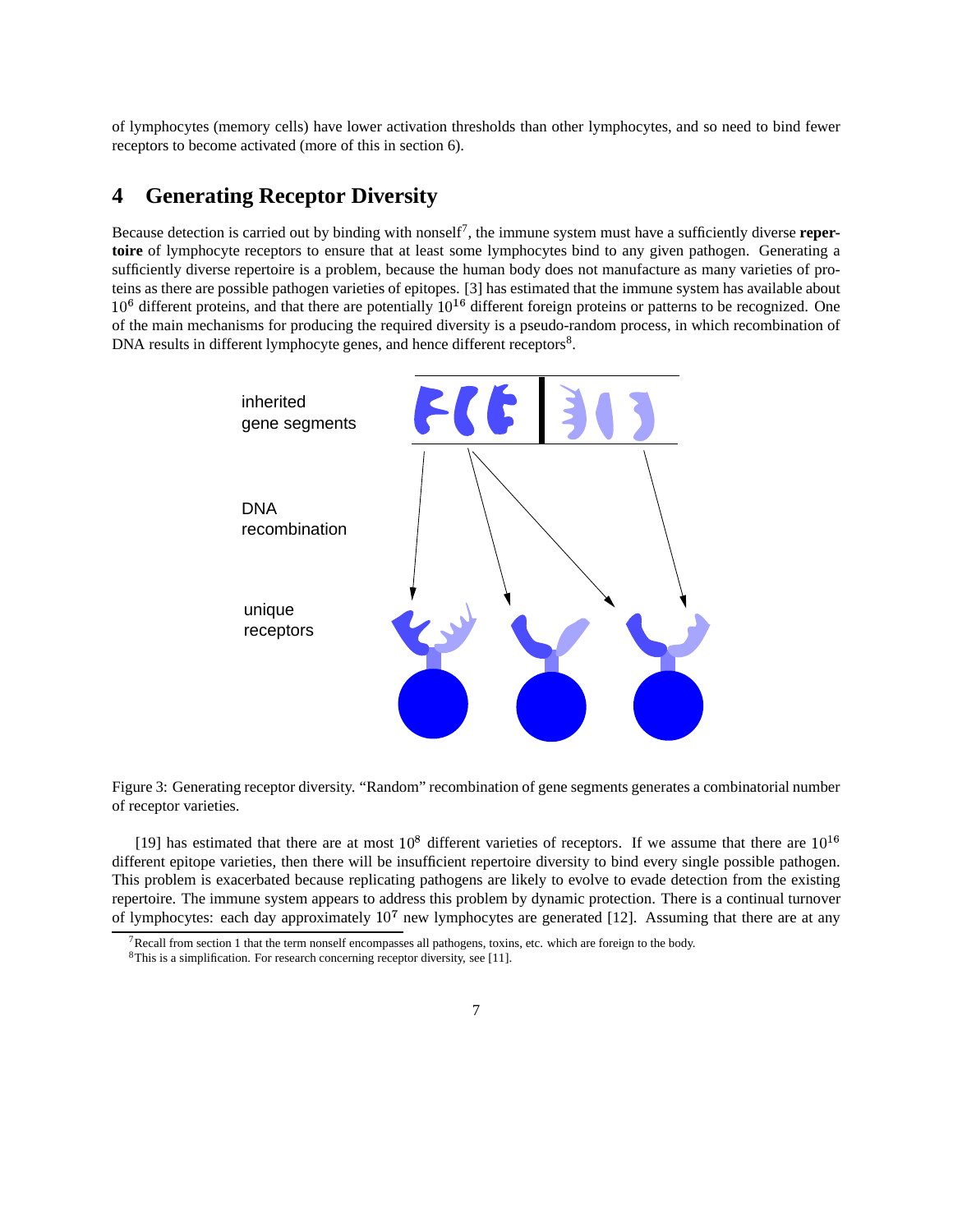given time  $10^8$  different lymphocytes, and these are turned over at a rate of  $10^7$  per day, it will take ten days to generate a completely new lymphocyte repertoire. Over time, this turnover of lymphocytes (together with immune memory; see section 6) increases the protection offered by the immune system.

## **5 Adaptation**

The immune system needs to be able to detect and eliminate pathogens as quickly as possible, because pathogens can replicate exponentially. The more specific a lymphocyte is to a particular variety of pathogen epitope, presumably the more efficient it will be at detecting at eliminating that kind of pathogen. Thus, the immune system incorporates mechanisms that enable lymphocytes to "learn" or adapt to specific kinds of epitopes, and to "remember" these adaptations for speeding up future responses. Both of these principles are implemented by a class of lymphocytes called B-cells<sup>9</sup>.

When a B-cell is activated it migrates to a **lymph node**. The lymph nodes are glands in which the adaptive response develops. There are hundreds of lymph nodes distributed throughout the body. In the lymph node, the B-cell produces many short-lived (on the order of a few days) clones through cell division. B-cell cloning is subject to a form of mutation termed **somatic hypermutation** (because the mutation rates are nine orders of magnitude higher than ordinary cell mutation rates). These high mutation rates increase the chance that the clones will have different receptor structures from the parent, and hence different epitope affinities. The new B-cell clones have the opportunity to bind to pathogenic epitopes captured within the lymph nodes. If they do not bind they will die after a short time. If they succeed in binding, they will leave the lymph node and differentiate into **plasma** or **memory** B-cells (see figure 4). Plasma B-cells secrete a soluble form of their receptors, called **antibodies**, which play a key role in immunological defense<sup>10</sup>. Antibodies that bind to pathogen epitopes have two beneficial effects: firstly, they opsonize pathogens, and secondly, they **neutralize** pathogens, i.e. antibodies block binding between pathogens and self cells. The role of memory cells is described in section 6.

This cycle of activation-proliferation-differentiation is repeated, resulting in increasing selection of high-affinity B-cells, because the higher the affinity of the clones for the presented epitopes, the more likely it is that those clones will survive. This process, called **affinity maturation**, is essentially a Darwinian process of variation and selection: clones compete for available pathogens, with the highest affinity clones being the "fittest" and hence replicating the most (see figure 5). This primary response may take several weeks to eliminate the pathogens.

## **6 Immunological Memory**

A successful immune response results in the proliferation of memory B-cells that have higher than average affinities for the pathogen epitopes that caused the response. Retention of the information encoded in these memory B-cells constitutes the "memory" of the immune system: if the same pathogens are encountered in future, the pre-adapted subpopulation of B-cells can provide a secondary response that is more rapid than the original primary response (see figure 6).

Our understanding of immune memory is problematic because B-cells typically live only a few days, and once an infection is eliminated, we do not know what stops the adapted subpopulation of B-cells from dying out. There are two theories that are currently dominant. According to one of the theories, the adapted memory cells are long-lived,

<sup>&</sup>lt;sup>9</sup>The "B" in B-cell refers to the fact that B-cells mature only in the bone marrow.

<sup>10</sup>Immune responses are often measured in terms of antibody production. Anything that causes the production of antibodies is known as **antigen**, a term compounded from **anti**body-**gen**erating, but the term antigen has come to mean anything that evokes an immune response. The B-cell response is called the **humoral response** because the antibodies form a fluid or "humour". This is in contrast to the alternative **cellular response** mediated by T-cells; see section 8.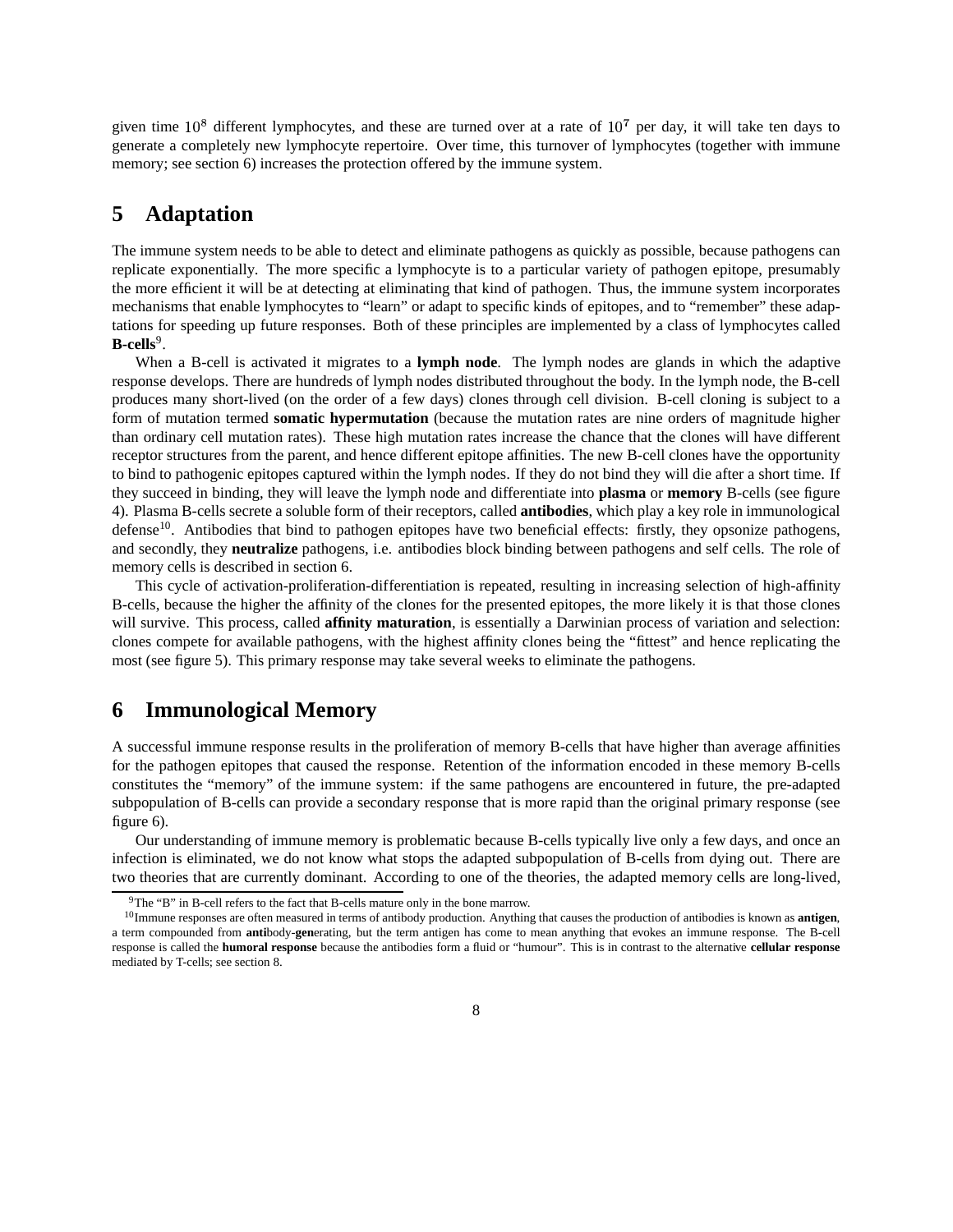

Figure 4: Affinity Maturation. Activated B-cells proliferate, producing mutated clones, which are subject to selection via epitope affinities. On the left is an activated B-cell. It proliferates, producing clones with mutated receptors. Clones with the highest affinity for the pathogenic epitopes survive and differentiate to become plasma or memory cells.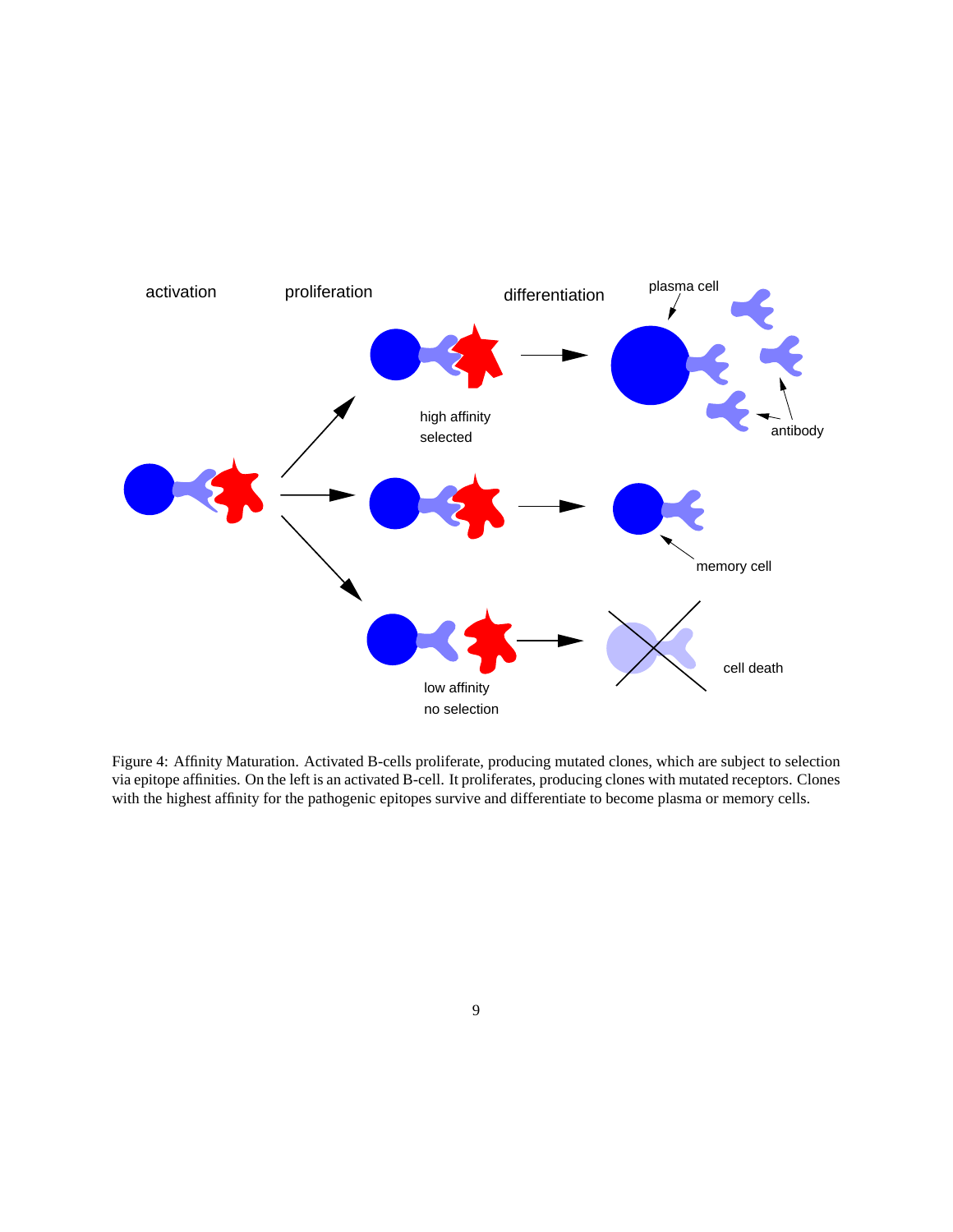

Figure 5: Affinity maturation is a Darwinian process of variation and selection. The variation is provided by somatic hypermutation, and the selection is provided by competition for pathogen epitopes.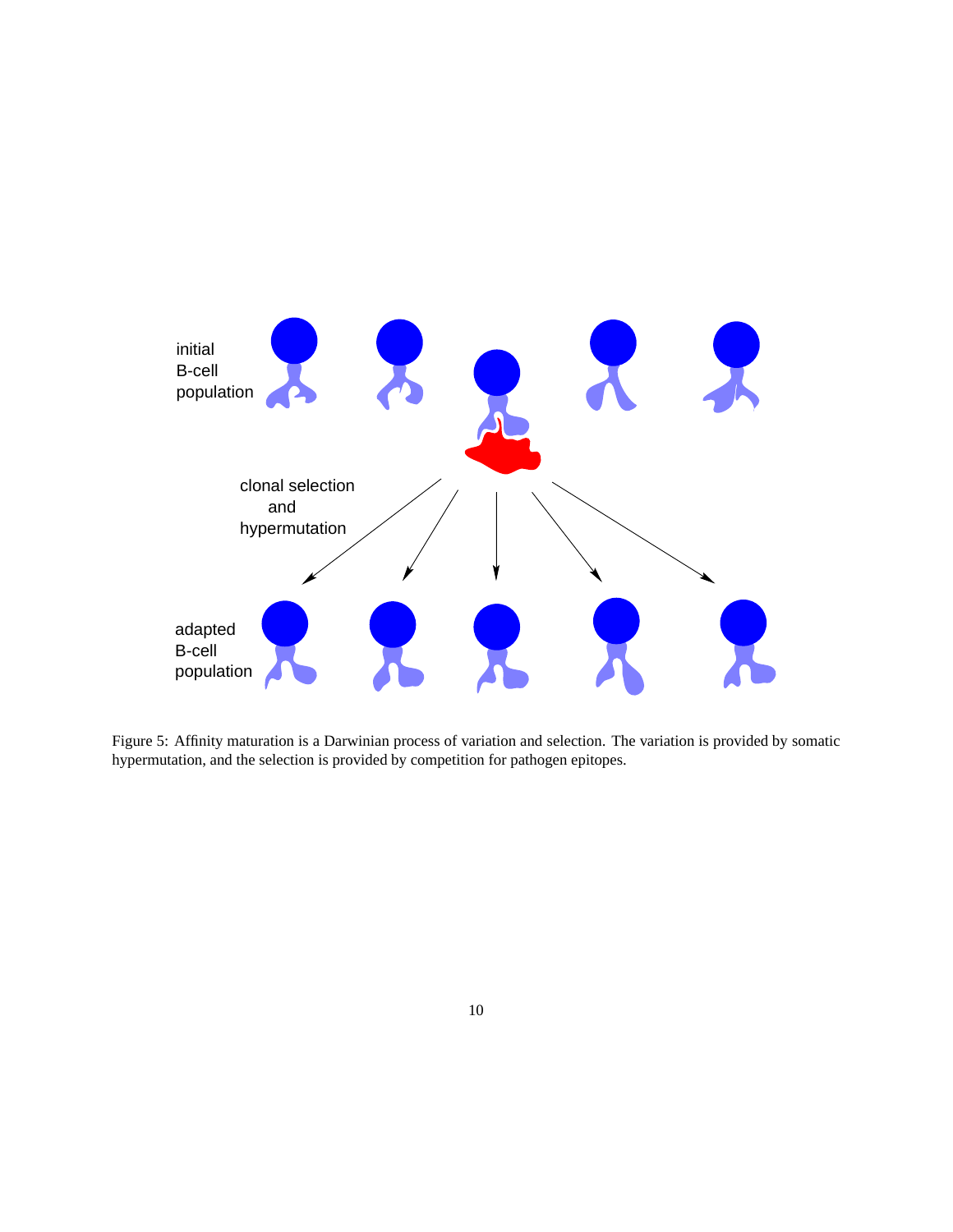

Figure 6: Responses in immune memory. Primary responses to new pathogen epitopes take on order of weeks; memory of previously seen pathogens epitopes allows the immune system to mount much faster secondary responses (on the order of days). The y-axis (**antibody**) is a measure of the strength of the immune system response.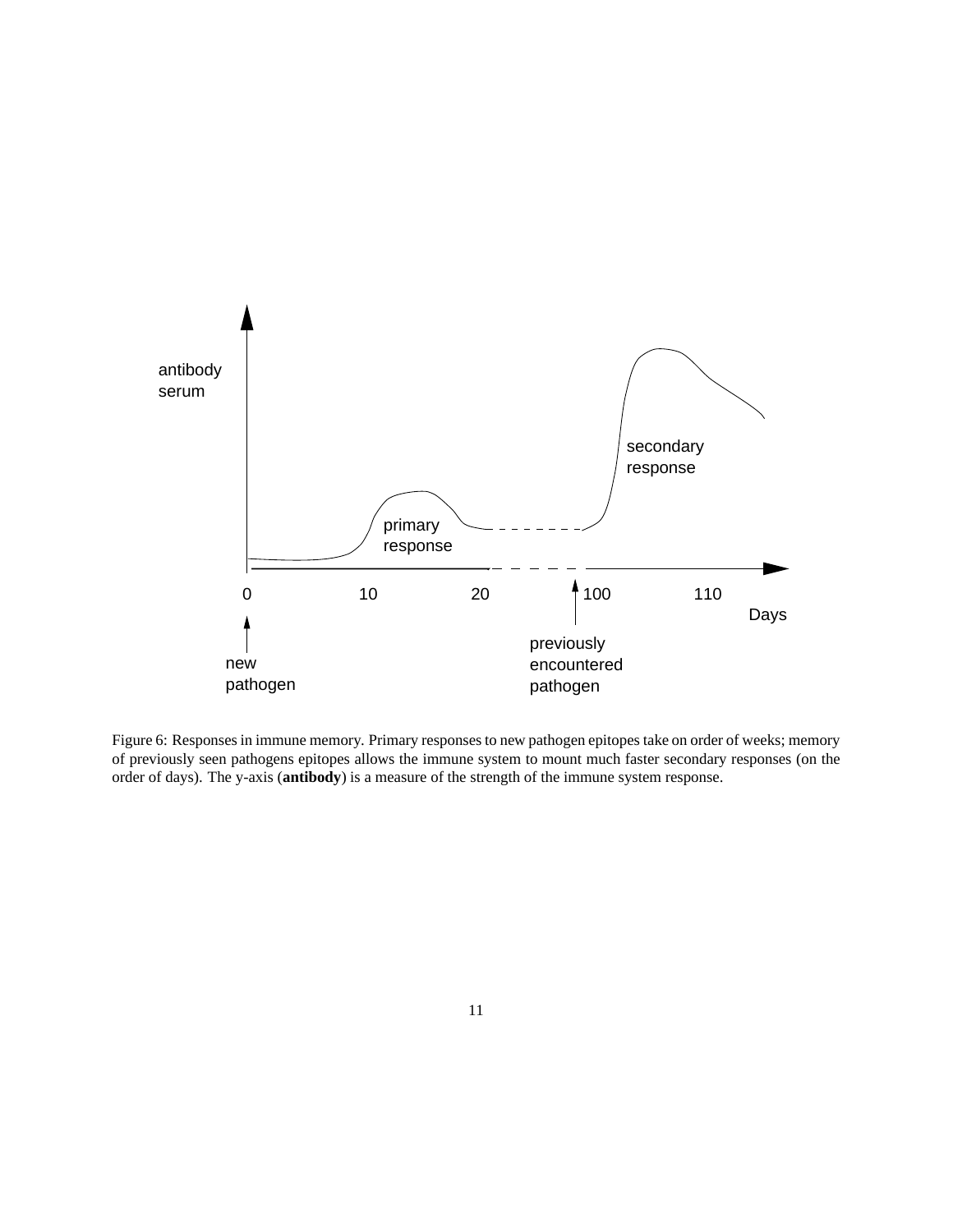surviving for up to the lifetime of the organism [5]. The other theory postulates that the adapted B-cells are constantly re-stimulated by traces of nonself proteins that are retained in the body for years [1].

A secondary response (via memory cells) is not only triggered by re-introduction of the same pathogens, but also by infection with new pathogens that are similar to previously seen pathogens; in computer science terms, immune memory is *associative* [17]. This feature underlies the concept of **immunisation**, where exposure to benign forms of a pathogen engenders a primary response and consequent memory of the pathogen enables the immune system to mount a more rapid secondary response to similar but virulent forms of the same pathogen (see figure 7).



Figure 7: Associative memory underlies the concept of immunization. At time zero, the cowpox pathogen is introduced. Although harmless, it is recognized as foreign, so the immune system mounts a primary response to it, clears the infection, and retains a memory of the cowpox. Smallpox is so similar to cowpox, that the memory population generated by the cowpox reacts to the smallpox, eliminating the smallpox in a more efficient secondary response.

## **7 Tolerance of Self**

The picture described thus far has a fatal flaw: receptors that are randomly generated and subject to random changes from somatic hypermutation could bind to self and initiate **autoimmunity**. Autoimmunity occurs when the immune system attacks the body. Autoimmunity is rare<sup>11</sup>; generally the immune system is **tolerant** of self, that is, it does not attack self.

<sup>&</sup>lt;sup>11</sup>At the most, five percent of adults in Europe and North America suffer from autoimmune disease [18].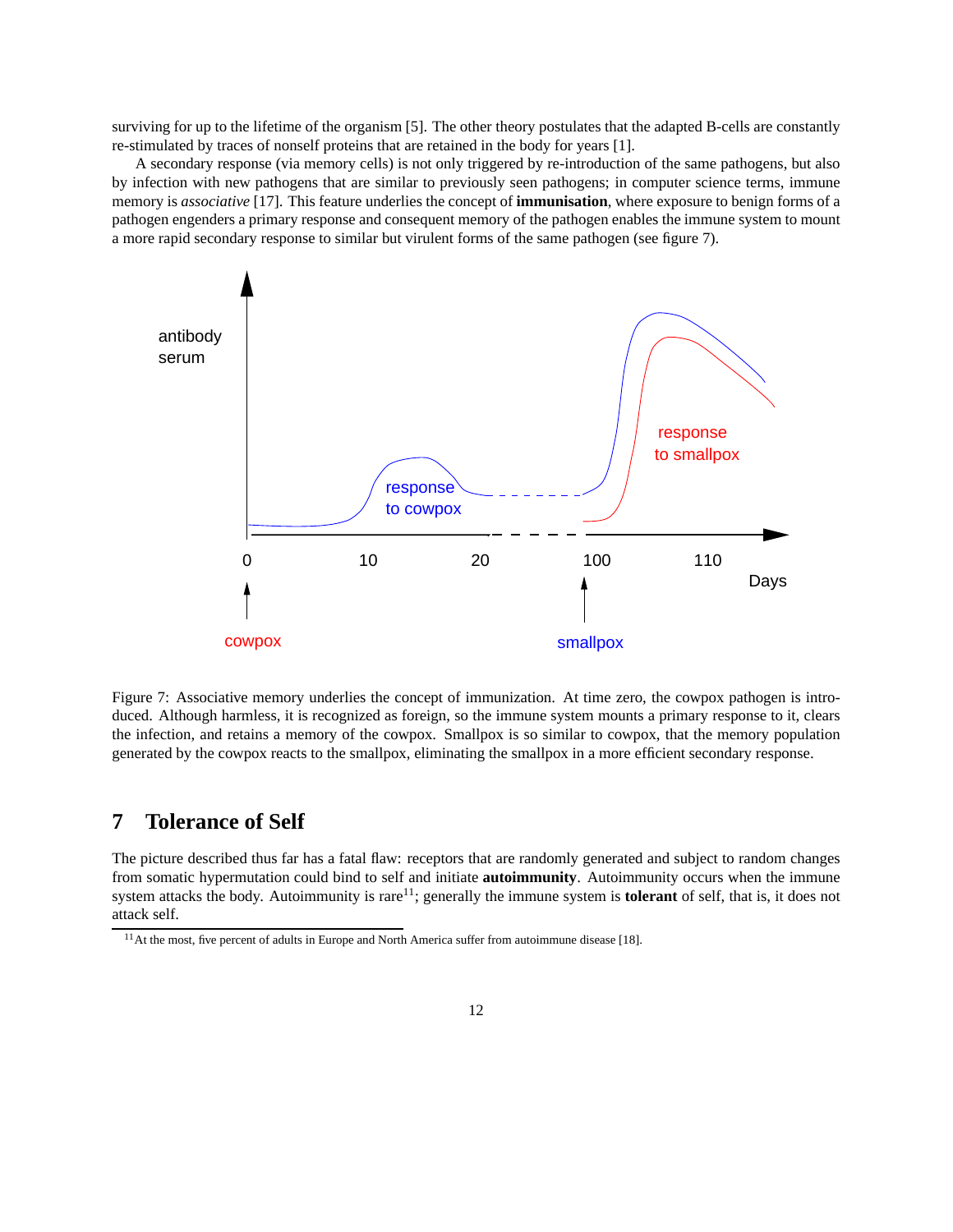Tolerance is among the responsibilities of another class of lymphocytes, the **T helper** cells (Th-cells), so-called because they mature in the thymus, and "help" the B-cells. Most self epitopes are expressed in the **thymus** (an organ located behind the breast-bone) so during maturation Th-cells are exposed to most self epitopes. If an immature Thcell is activated by binding self, it will be censored (i.e., it dies by programmed cell death) in a process called **clonal deletion** or **negative selection** (see figure 8). Th-cells that survive the maturation process and leave the thymus will be tolerant of most self epitopes. This is called **central tolerance**, because the immature Th-cells are tolerized in a single location (the thymus).



Figure 8: T-cells undergo central tolerization via clonal deletion in the thymus.

B-cells are tolerized in the bone-marrow, but this is not sufficient to prevent the development of **autoreactive** Bcells (those that bind to self epitopes). During affinity maturation B-cells hypermutate, which can result in previously tolerant B-cells producing autoreactive clones. Because affinity maturation occurs in many distributed locations (the lymph nodes), a form of peripheral (or distributed) tolerization is required. Th-cells provide this through a mechanism known as **costimulation**. To be activated, a B-cell must receive costimulation in the form of two disparate signals: **signal I** occurs when the number of pathogens binding to receptors exceeds the affinity threshold (as described in section 3), and **signal II** is provided by Th-cells. If a B-cell receives signal I in the absence of signal II it dies.

To provide signal II to a B-cell, a Th-cell must "verify" the epitopes detected by the B-cell. The way in which it performs this verification is complex. In a process known as **antigen processing** B-cells engulf pathogenic peptides and present these peptides on the surface of the B-cell, using molecules of the **Major Histocompatibility Complex** (MHC). These MHC molecules show the Th-cells what is inside the B-cell, that is, what the B-cell has detected. **T-cell receptors** differ from B-cell receptors in that they bind to MHC/peptide complexes. If a Th-cell binds to an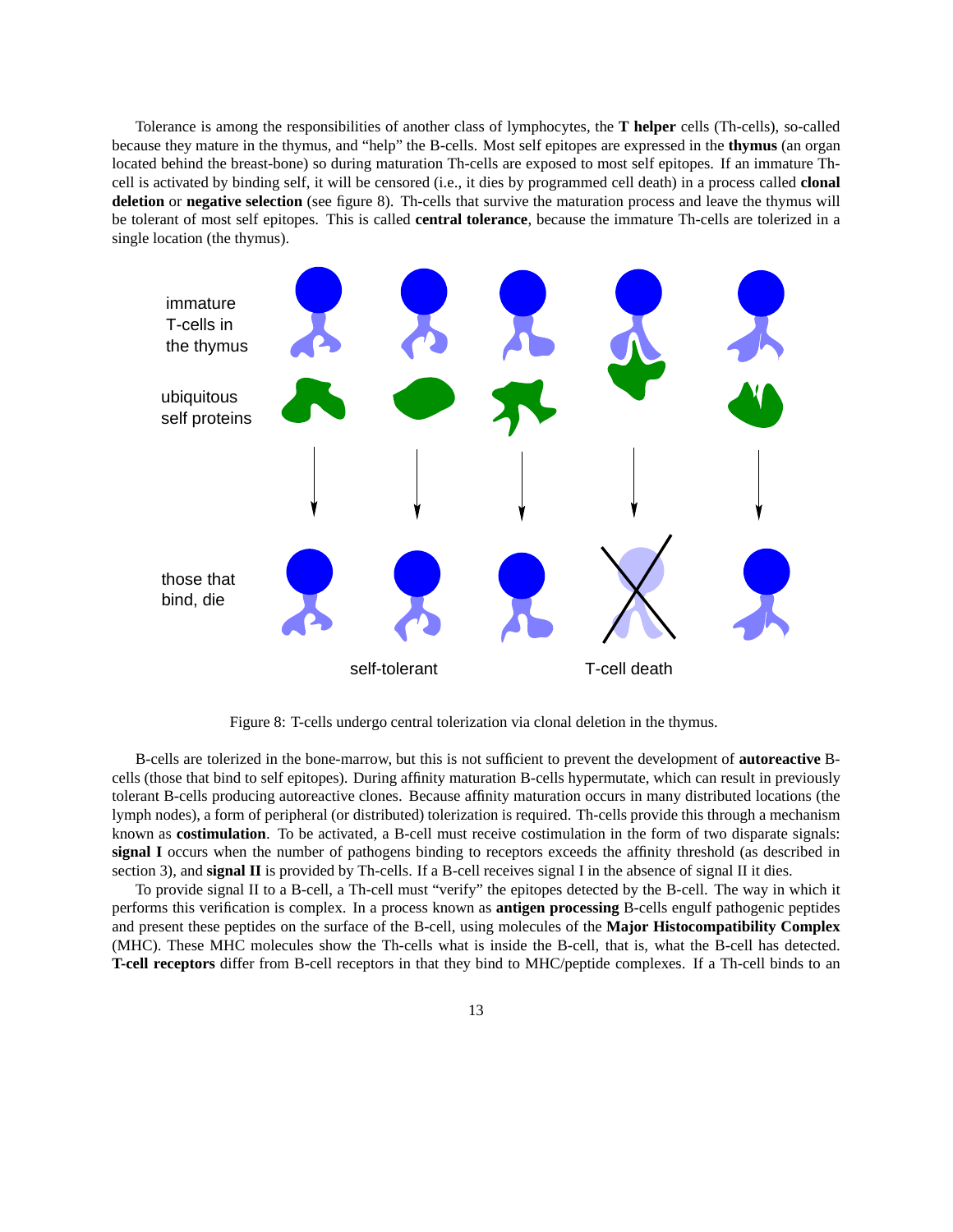MHC/peptide complex presented on the surface of a B-cell, it will provide signal II to that B-cell, and the B-cell will be activated. Because Th-cells undergo central tolerization in the thymus, most mature Th-cells are self-tolerant, and so will not costimulate B-cells that recognize self. The Th-cell "verifies" that the detection carried out by the B-cell is correct, and not autoreactive (see figure 9).



Figure 9: Costimulation from Th-cells implements distributed or peripheral tolerization for B-cells.

Unfortunately, the picture is not as simple as this. Some peripheral self proteins are never presented in the thymus (the exact fraction is unknown), and so Th-cells emerging from the thymus may still be autoreactive. Self-tolerance in Th-cells is also assured through costimulation: once again, signal I is provided by exceeding the affinity threshold, but signal II is provided by cells of the innate immune system. These innate system cells are thought to give out signal II in the presence of tissue damage $^{12}$ .

An autoreactive T-cell could survive in regions of tissue damage, but as soon as it leaves the region of tissue damage, it will receive signal I in the absence of signal II and die. This can be termed *frequency-based* tolerization because an autoreactive Th-cell should encounter self in the absence of tissue damage with higher frequency than self in the presence of tissue damage, assuming healthy self is generally more frequent than nonself. If these frequencies change, then frequency tolerization will lead to a loss of immune function, which has been observed when overwhelming initial viral doses result in nonself becoming frequent [10]. The utility of frequency tolerization is emphasized by the fact that the loss of the thymus does not result in devastating autoimmunity, which is what we would expect if Th-cells were only tolerized centrally.

The specialization of the different lymphocytes gives the immune system the ability to provide a faster adaptive response that is not self-reactive. Th-cells have the "responsibility" for self-tolerance, thus freeing B-cells to hypermutate and adapt to a specific pathogen. Although Th-cells must be able to recognize the peptides presented by the

<sup>&</sup>lt;sup>12</sup>This is a simplification. For a more detailed exposition of possible tolerization and costimulation mechanisms, see [6, 7, 8].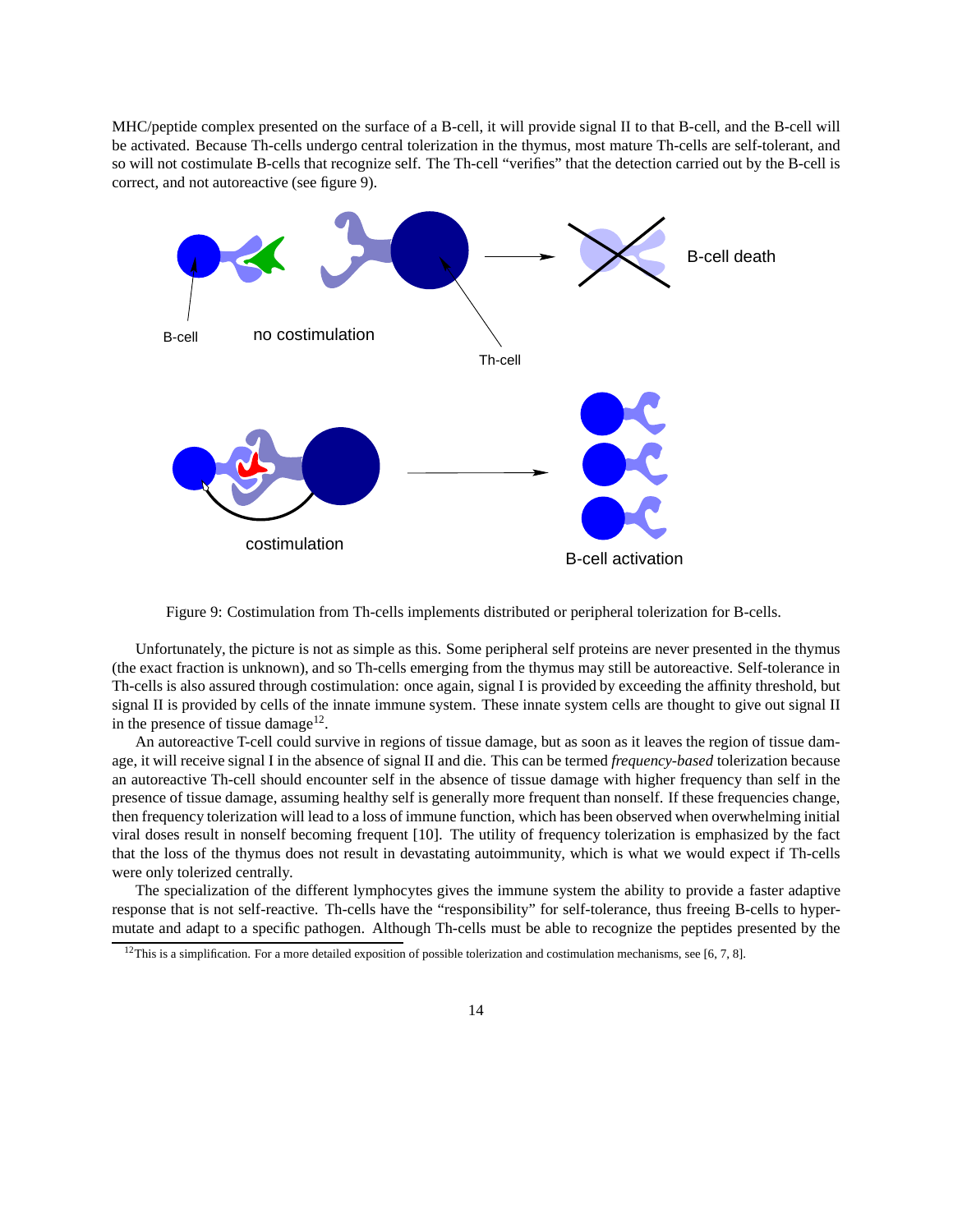B-cells, both classes of lymphocytes are necessary. Th-cells are general, non-specific detectors, and so are not efficient at detecting specific pathogens. B-cells, by contrast, adapt to become more specific, and thus more effective at detecting particular pathogens. It has been estimated that B-cells detect specific pathogens 10 to 10000 times more efficiently than Th-cells [7].

## **8 Detection of Intra-cellular Pathogens**

The immune system is vastly more complex than portrayed so far. Another important facet is the problem of *intracellular* pathogens. Intra-cellular pathogens are organisms such as viruses and certain bacteria which live inside host cells. Such pathogens are not "visible" to B-cells; all that the B-cell potentially binds to is the outside of the host cell, which has only self epitopes. What the immune system needs is some way to "look inside" host cells to see if they are infected.

The MHC molecules described in section 7 provide the solution. Almost all cellsin the body have MHC molecules, which function as transporters, carrying fragments of proteins (peptides), from within the cell to the cell surface, where they are presented to the immune system, in the form of **MHC/peptide complexes**. If a cell is infected with a virus, MHC carries viral peptides to the surface, and present them to the immune system.

MHC molecules are divided into two **classes**: class I MHC and class II MHC. The immune system differs in its response to peptides presented with class I MHC and class II MHC. Class II MHC occurs only in cells of the immune system, such as macrophages and B-cells. As discussed before, Th-cells bind to class II MHC/peptide complexes, and when activated they stimulate an immune response in the presenting cell, for example, macrophages are stimulated to destroy whatever is in their vesicles, and B-cells are stimulated to proliferate and differentiate.

Class I MHC/peptide complexes are recognized by another class of lymphocytes, called **cytotoxic** or **killer**-T cells (Tk-cells). Both Tk-cells and Th-cells are types of T-cells. All T-cells mature in the thymus, are tolerized via clonal deletion, and do not hypermutate when cloning. Tk-cells, like all T-cells, are only activated by binding to MHC/peptide complexes with costimulation from the innate immune system. If a Tk-cell is activated, it will kill the infected host cell (hence the name). It does this through apoptosis, triggering the host cell into programmed death; or physically, by punching holes in the cell wall; or chemically, by the secretion of toxic chemicals (see figure 10).

#### **9 MHC and Diversity**

It is essential for host defense that MHC forms MHC/peptide complexes with as many foreign peptides as possible, so that those foreign peptides are recognized by Th-cells. Because of the nature of molecular bonding, a single type of MHC can form complexes with multiple, but not all pathogenic peptides. Hence, there is selective pressure on pathogens to evolve so that their characteristic peptides cannot be bound by MHC, because then they will be effectively hidden from the immune system. Therefore, it appears to be essential that the body have as many varieties of MHC as possible. However, as the diversity of MHC types increases, there is a resulting increase in the chance that immature Th-cells will bind to complexes of MHC and self, which means that more Th-cells will be eliminated during negative selection. Eliminated Th-cells are a waste of resources, so evolution should favour lower rates of Th-cell elimination during negative selection. Hence the number of MHC types is constrained from below by the requirement for diversity to detect pathogens, and from above by resource limitations imposed by negative selection. Mathematical models of this trade-off indicate that the number of MHC types present in the human body (about 4 to 8) is close to optimal [9].

MHC types do not change over the life of an organism and are determined by genes that are the most polymorphic in the body. Hence, MHC is representative of genetic immunological diversity within a population. This diversity is crucial in improving the robustness of a population to a particular type of pathogen. For example, there are some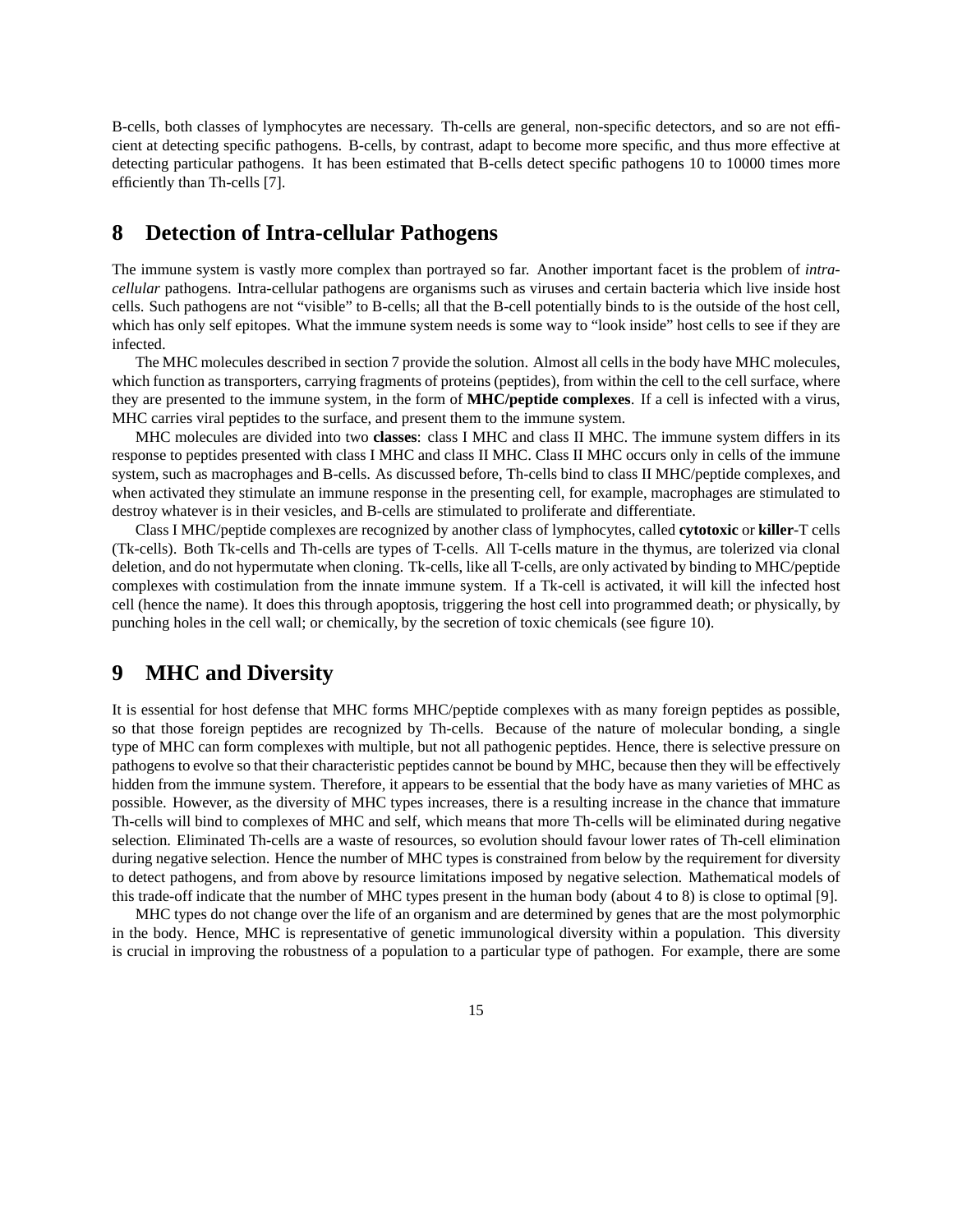

Figure 10: Tk-cells eliminate intra-cellular pathogens. Tk-cells activated by binding to a MHC/peptide complexes on a self cell and costimulated by the innate immune system will destroy the self cell that presented the MHC/peptide complex.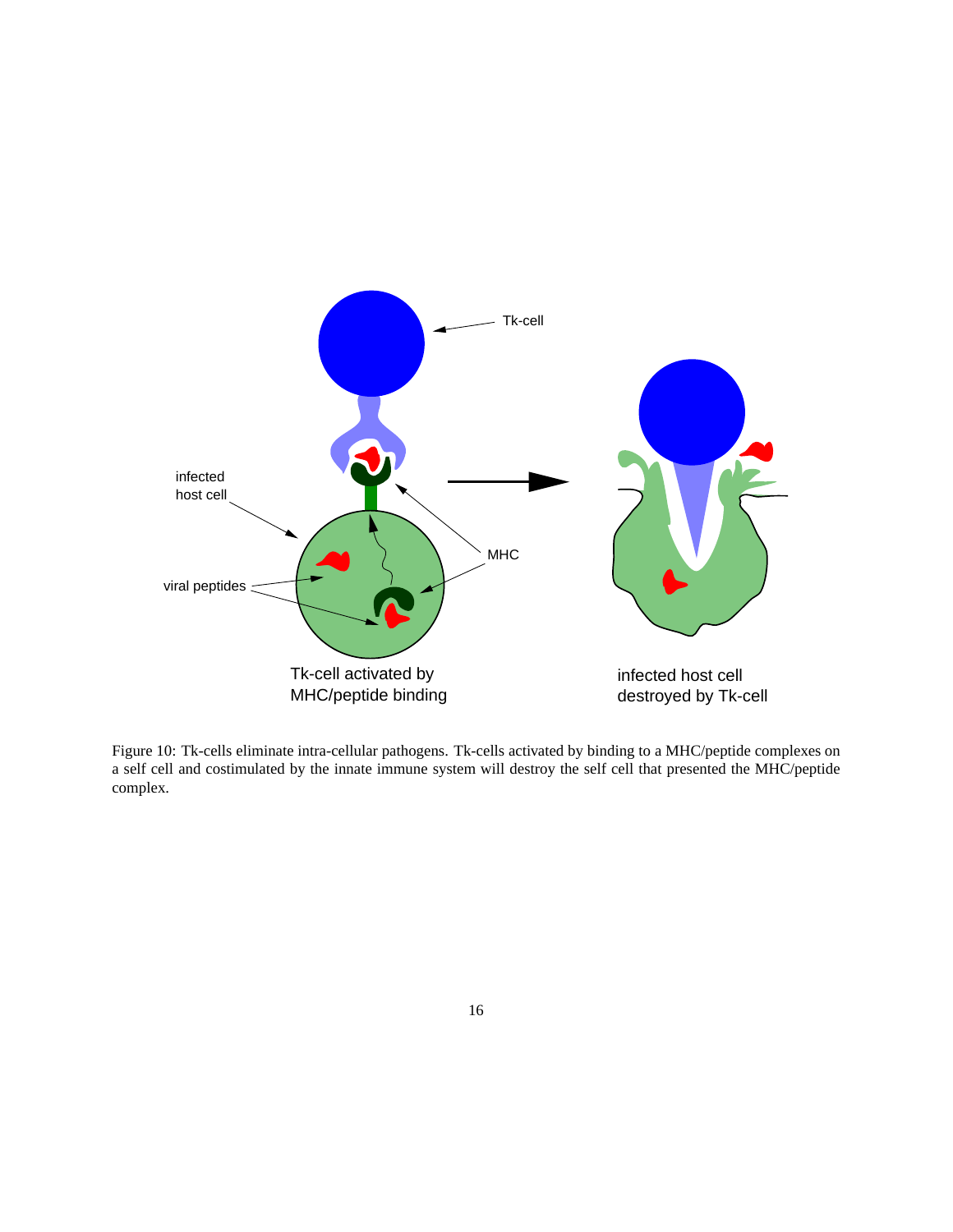viruses, such as the Epstein-Barr virus, that have evolved dominant peptides that cannot be bound by particular MHC types, leaving individuals who have those MHC types vulnerable to the disease [4]. The genetic diversity conferred by MHC is so important that it has been proposed that the main reason for the continuance of sexual reproduction is to confer maximally-varied MHC types upon offspring [2]. There are some studies with mice that support this theory. These studies indicate that mice use smell to choose mates whose MHC differs the most from theirs [15].

### **10 Effector Selection and its Role in Pathogen Elimination**

The immune system has a variety of *effector functions* because different pathogens must be eliminated in different ways. For example, intra-cellular pathogens such as viruses are eliminated via Tk-cells, whereas extracellular bacteria are eliminated by macrophages or complement, etc. After pathogens have been detected, the immune system must select the appropriate effectors so that the pathogens are efficiently eliminated. Selection of effectors is determined by chemical signals in the form of cytokines, but it is not clear how selection actually works. Mathematical models indicate ways in which selection could occur, if cytokines reflect the local state of the system (i.e. the damage suffered from pathogens, the damage suffered from the immune system, etc.) [16].

Both B and T-cells play a role in effector selection. After proliferation, Th-cells differentiate into two kinds: **Th1** and **Th2**-cells. Only Th1-cells can activate B-cells. Th2-cells (which are known as **inflammatory** T-cells, on the other hand, do not interact with B-cells, but instead are responsible for the activation of macrophages. When macrophages are infected with bacteria in their vesicles, they must be stimulated to destroy those bacteria; this is the role of the Th2-cells. To a first approximation, Th1-cells are implicated in the response against extracellular pathogens, whereas Th2-cells are implicated in the response against intra-cellular pathogens.

If Th-cells differentiate into the incorrect effectors for the pathogen threat, the consequences can be disastrous. This is clearly illustrated in the case of leprosy, a disease caused by the leprosy bacterium, which inhabits macrophage vesicles. In most cases of leprosy, Th-cells differentiate into Th2-cells, and stimulate the macrophages to destroy the bacteria, but in some cases, for reasons not understood, the Th-cells differentiate into Th1-cells, having little effect on bacteria which are isolated from the effects of B-cells. The consequence of this misguided response is that the bacteria proliferate in the macrophages, resulting in gross tissue damage which eventually leads to death.

B-cells play a role in effector selection via the antibodies they secrete. Antibodies have a y-shaped structure (see figure 11), with three different regions. The arms of the y are termed the **variable** regions, and the tail of the y is the **constant** region. The variable regions are randomly generated (as described in section 4) so that they bind to specific pathogen epitopes. The constant region, on the other hand, is not randomly generated (hence the name), but comes in a few structural varieties, called **isotypes**<sup>13</sup> . The constant region is the part of the antibody to which other immune system cells (such as macrophages) bind. Depending on the isotype of the constant region, different responses will be triggered upon binding, so it is this part of the antibody that determines effector function.

A single B-cell can clone multiple B-cells, each with a different isotype, even while the receptor variable regions remain the same. This is known as **isotype switching**, and enables the immune system to choose between various effector functions via chemical binding. For example, the isotype determines whether the primary immune response is neutralisation, opsonization, sensitization for killing by NK cells (see section 2.1), or activation of the complement system.

<sup>13</sup>There are many different isotypes, for example, IgA, IgG, IgM.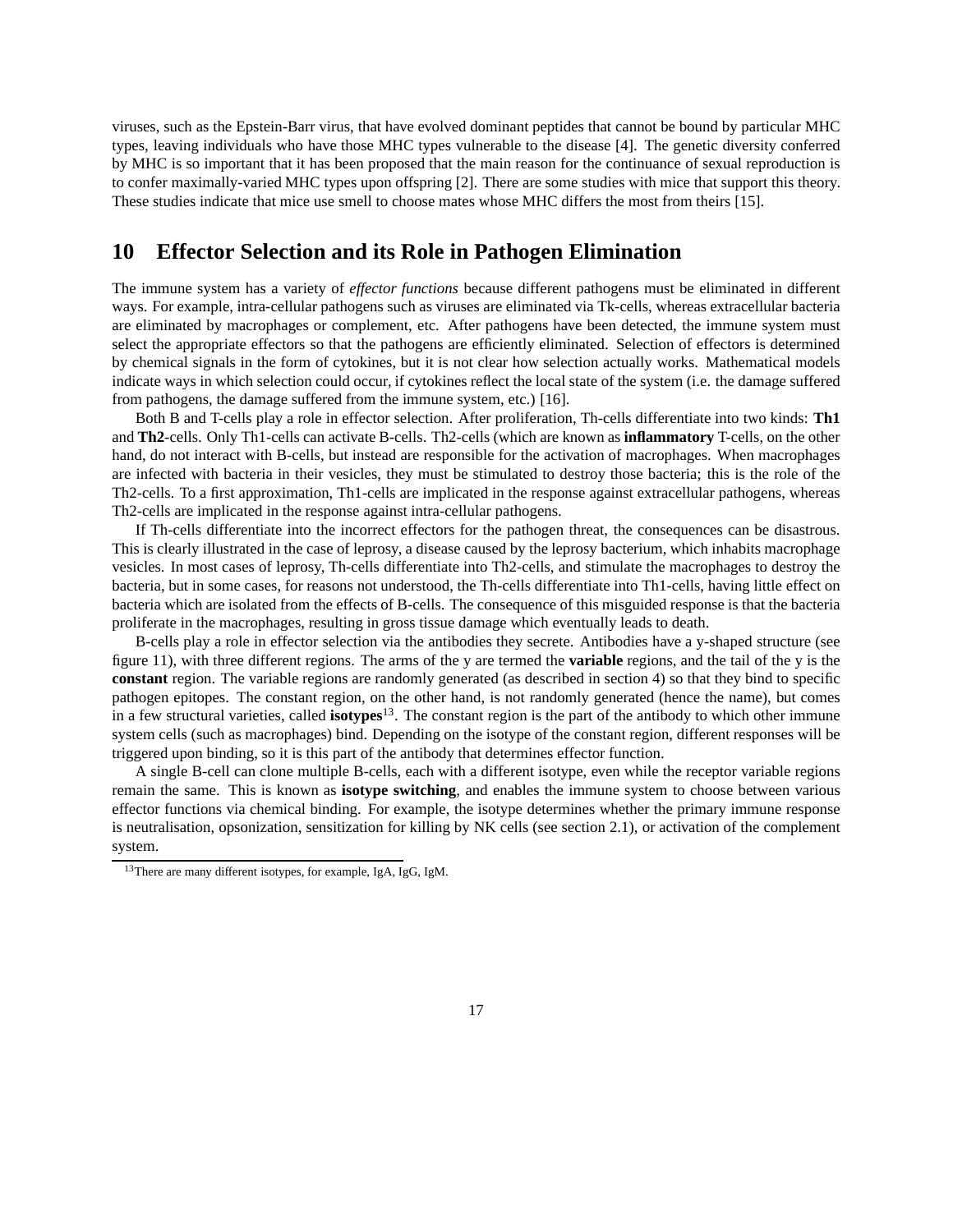

Figure 11: Variable and constant antibody regions. An antibody is y-shaped, with the arms of the y being the variable regions and the tail being the constant region. The variable regions provide specific binding of pathogen epitopes; the constant region defines the isotype that binds to other immune system components, such as macrophages and complement.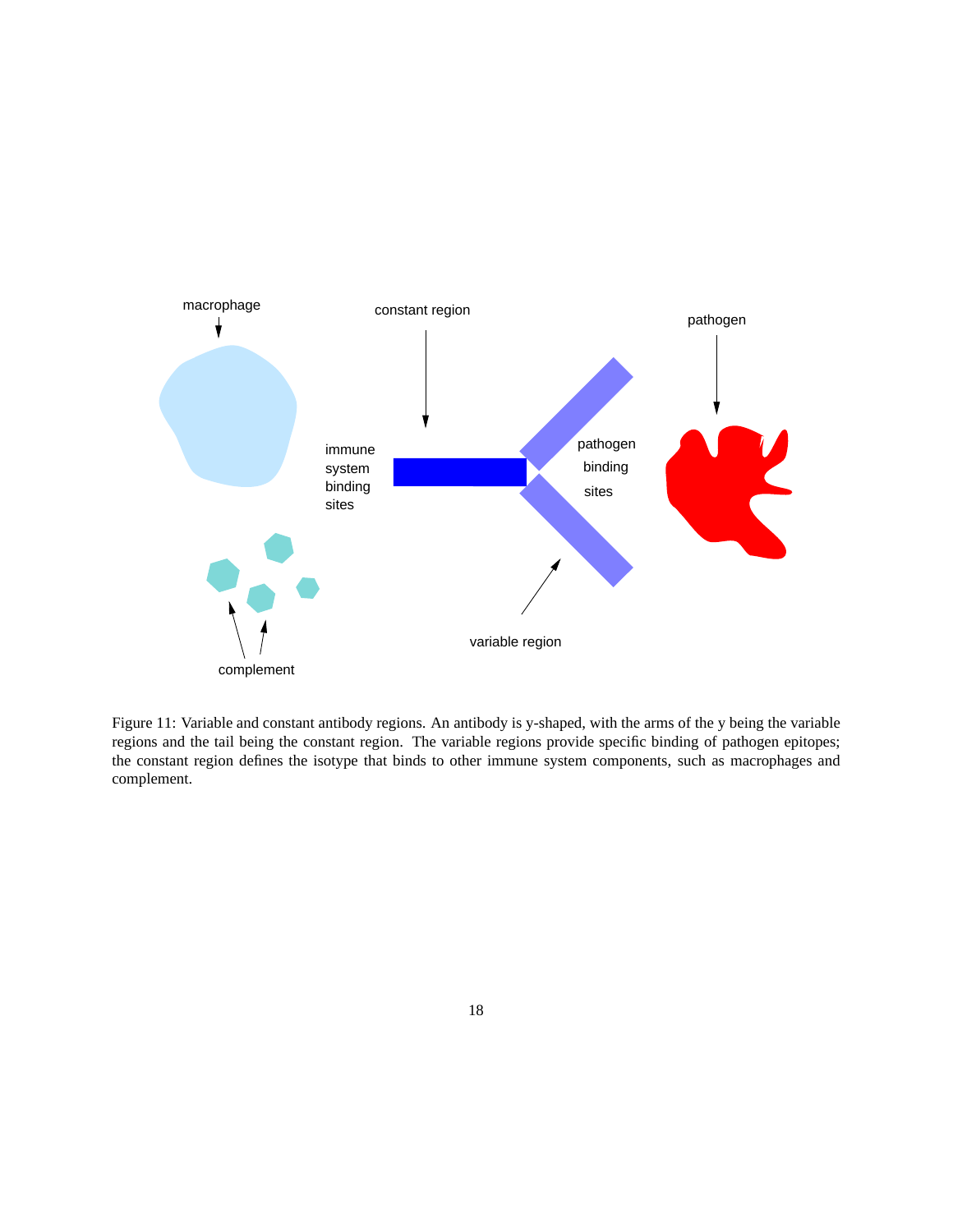# **ACKNOWLEDGMENTS**

The authors gratefully acknowledge the support of the Intel Corporation, the Defense Advanced Research Projects Agency (grant N00014-96-1-0680), the National Science Foundation (grants IRI-9711199 and CDA-9503064), and the Office of Naval Research (grant N00014-99-1-0417).